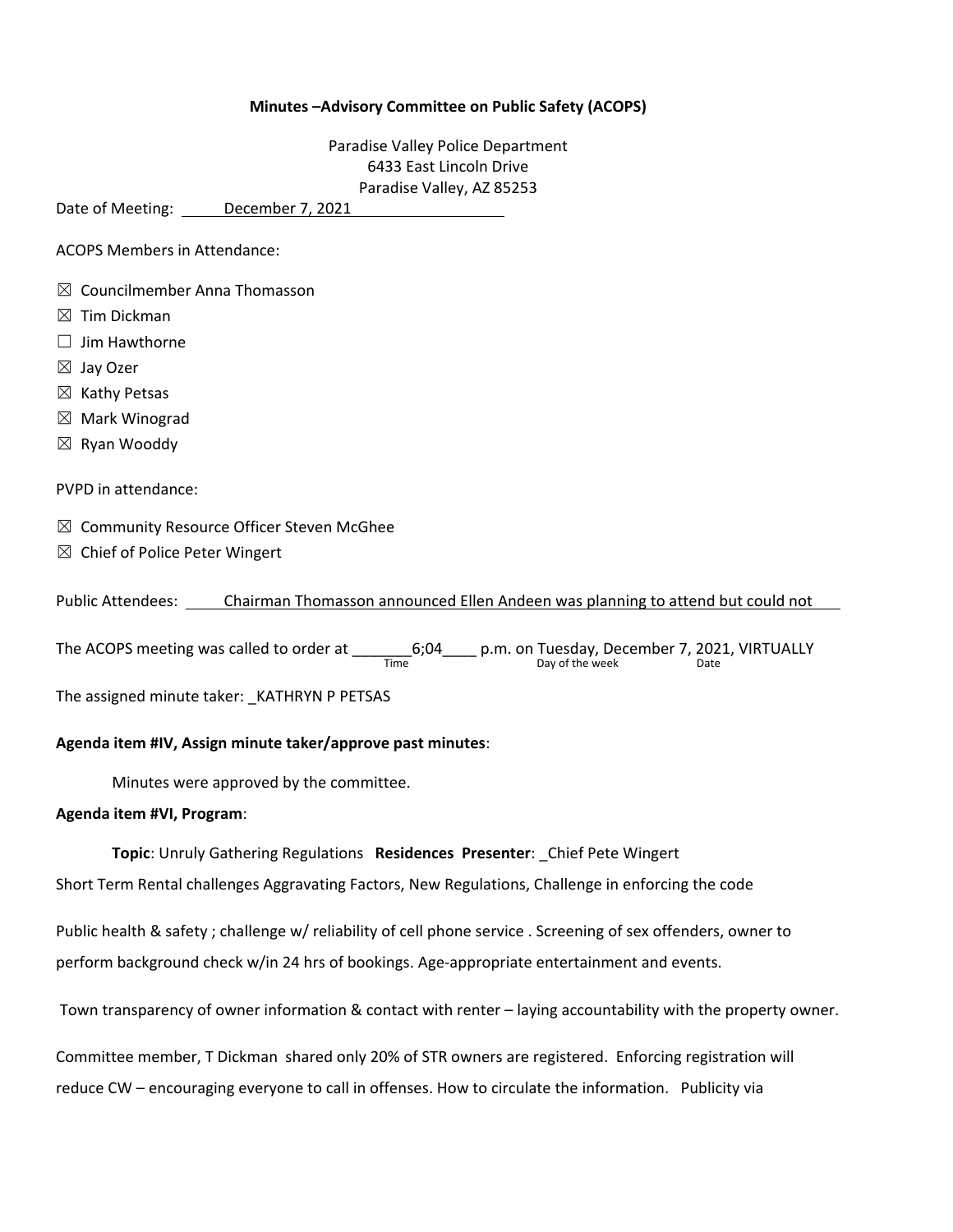Independent, notifying HOAs, building a record helps provide data. Q & A on STR reporting. How to be a good neighbor dialogue/ handout.

Actions tried and not effective list includes‐ statewide registration; violations being dead‐ended lack of TPR number

List of 8 ideas for ordinances.

**Agenda topic #VIII, a:** Town of PV Events - what impact they had of the safety profile numbers – was # 1421 ; after events 1425. Town had 10,000 voters.

**Agenda topic #VII, b**: October Police report ‐ comparisons to 20 vs 21 NIBRS # ( March 21 number elevated due to one person targeting numerout mail boxes one night in March.) Residential burglaries reduced in 21 vs 20 ( likely due to ppl at 2<sup>nd</sup> homes). Identity theft 40% of crime. Encourage jewelry and gun safes. Take cash with you when you leave property with service people left in home. YTD 2020 399 – 21 375 – TPV FBI crime report numbers.

**Agenda topic #IX, a**: STRATEGIC PLAN – 5 GOAL in the plan from the TPV Police Dept. Chief provided survey with each goal having five subset strategies and asked committee members to rank.

Reduce Crime; Community Empowerment; Develop & Empower Police Dept. ; Incorporate Technology to Department; Review and Improve Work product

**Agenda topic #IX, b**: QUARTERLY OUTREACH DISCUSSION – Officer McGhee

Coffee with a Cop – virtually – increase 50% from Sept to October

January Topic – Abuse

February Topic – need feedback

Most attended topic was active shooter.

**Agenda topic #X, a**: Anniversary and Car Show events

128 assigned time slots. Smooth process.

- We shredded 6,280 pounds of paper.
- AzStrut collected 1,232 lbs. of electronics consisting of
- 8 Laptops
- 9 Desktop computers
- 5 LCD Monitors
- 5 TV's